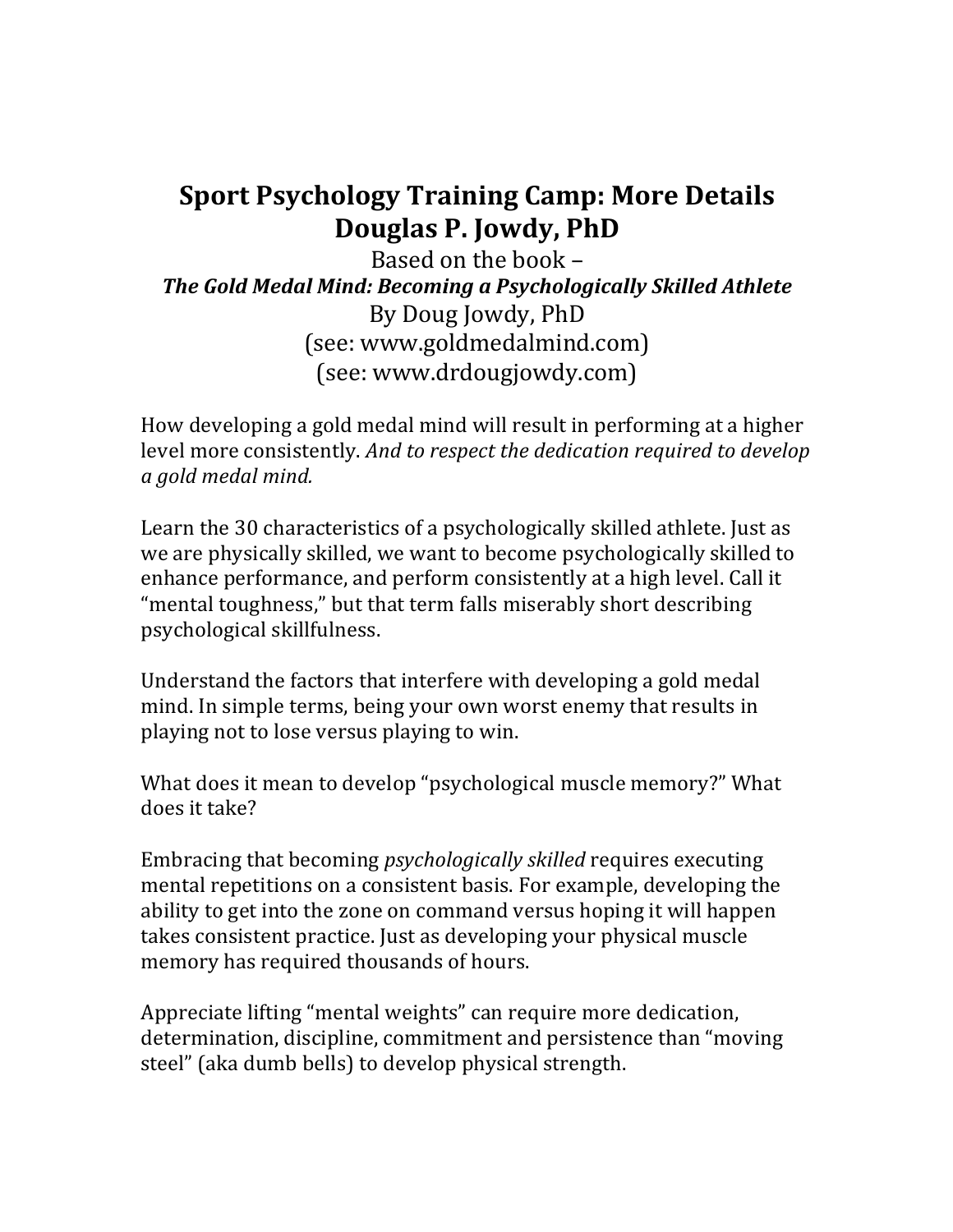Celebrate that with consistent practice, you can learn to turn your mind into an ally, friend, weapon. This allows you to maintain composure. Composure being foundational to achieving and maintaining a zone like state. 

Learn to navigate the challenge of playing for a coach who only has a hammer. Because a coach (or anyone) who only has a" hammer will treat everything as a nail." They take a "one size fits all approach." And coaches, like athletes, can suffer from "five ring fever," and fall victim to believing "the sliver medal is the trophy for the first-place loser." Playing for a coach who has this type of "operating system" can have deleterious impact not only on your athletic performance, but emotional health, *i.e.*, confidence, self-worth, developing independence).

Consider one of the greatest challenges of sport, that can make it most enjoyable, is learning how to transcend self-limiting beliefs. We all have them and limiting beliefs can be the root cause of inconsistent performance, performance plateaus, fear of failure, fear of success, playing great in practice and poorly in games. They limit your ability to enjoy life because you settle for less.

For once, you will receive full disclosure about being an athlete. And that is, that sport has a *shadow, dark side*, and what we call *disowned parts* in psychology. Sport is made up of people. You have a relationship with sport. Because sport is made up of people (coaches, administrators, judges, family, sponsors, sports writers, media, owners) who have a dark side, sport can be disrespectful, inconsiderate, impatient, intolerant and mean (aka abusive). Being psychologically skilled and developing a gold medal mind is the antidote to becoming traumatized by sport.

Learn the importance of being crystal clear why you play. Why given all of the possibilities of how you can spend your time, you have chosen to play soccer, for example. This is foundational to how "psychologically skilled" you become.

Becoming psychologically skilled starts with getting mentally prepared for every practice, every day and improving your ability to get mentally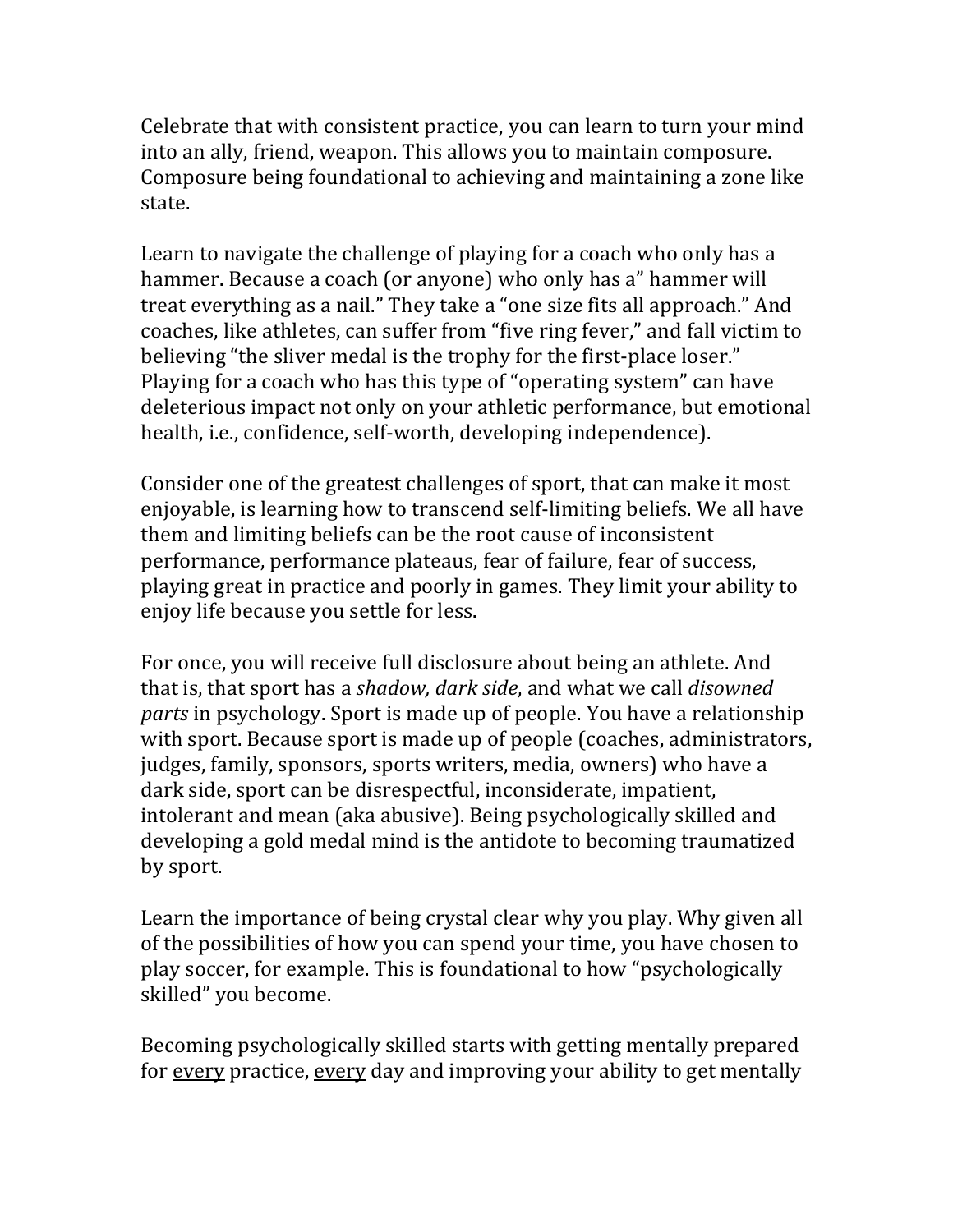prepared for practice. And monitoring your psychological performance in practice every day.

The importance of curiosity, wonder and amusement in your growth as an athlete and how having these characteristics are fundamental to performing at a high level on a consistent basis.

Accept that you may not be training intense enough to get angry at yourself. In a weird way, you have to be working your ass off to earn the right to get angry at yourself. And I mean working your ass off on the **mental game – on becoming psychologically skilled – on developing** a gold medal mind. The toughest sport you ever played.

Understand that recovery is part of a training program. There is a workrest ratio you must find and execute to perform at your highest level. Sport can have a drug like effect. It is addicting. You can "overdose" causing injury, burnout, overtraining and result in performance decrements.

Know that you're taking the path of a gold medal mind approach involves having  $24/7$  people  $-$  "brother and sisters" that you can call for support. Just as you know life is not without challenges, when you embrace the path of the gold medal mind, you begin to make conscious choices and no longer just operate under the spell of what you are told. You no longer are "marching to the beat of someone else's drum." And with choice comes responsibility and accountability. With choice you realize you have free will. This can create anxiety - lead you to worry, have doubts and concerns and question whether you have what it takes. Thus, the reason you don't do this alone and accept you can't.

Related to the fact above, the gold medal mind approach requires us to question conventional wisdom. One example being, when challenged, instead of fighting in the typical manner. This approach requires you to take your "armor off, put your shield down, sword in the ground and surrender to win." If you learn this simple concept, you've won. Why? Because you'll become more of a force regardless of what you want to achieve. This takes embracing the "control myth."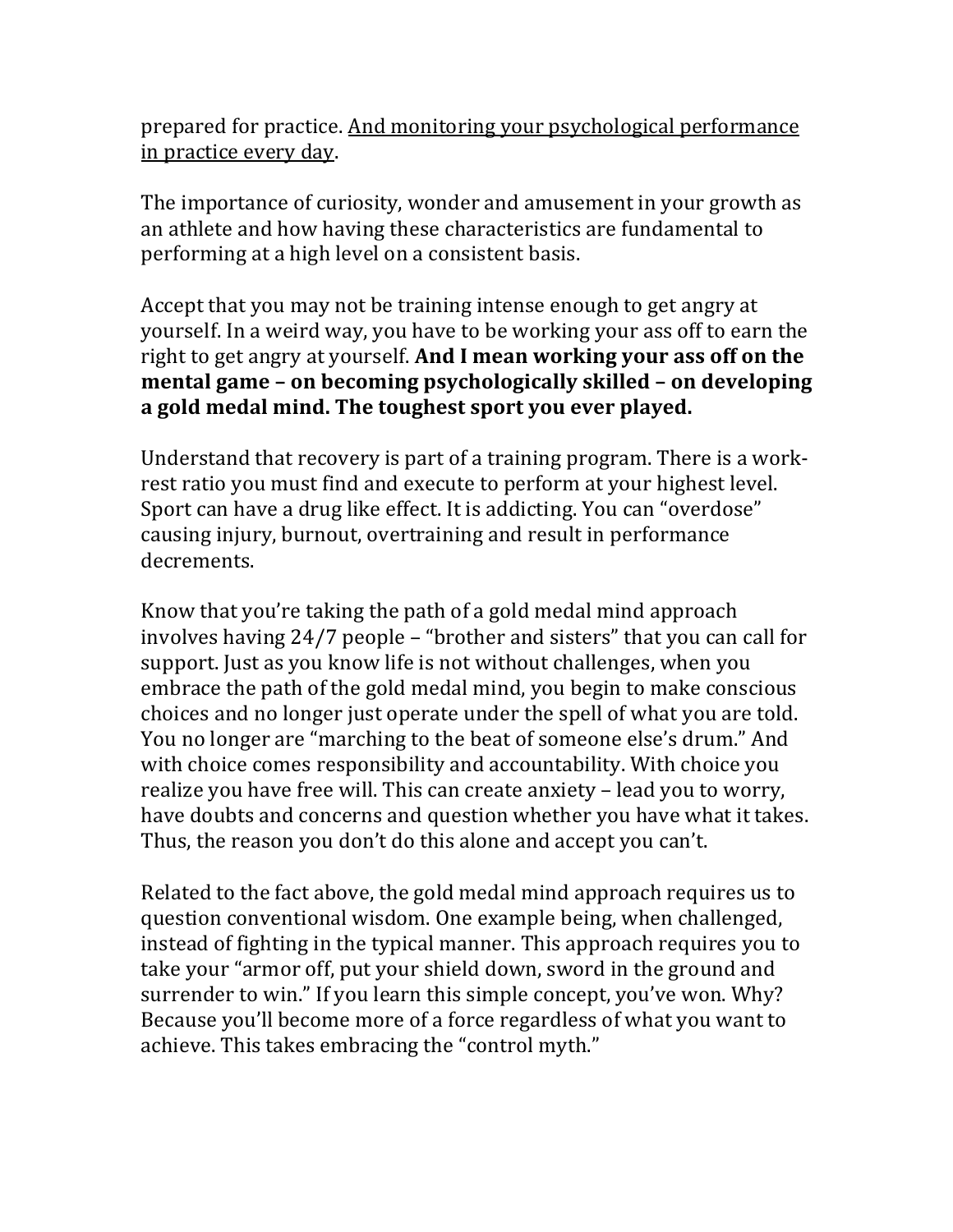Learn to turn your mind into an ally, friend and weapon by lifting "mental weights," "doing mental repetitions" and train as hard mentally as you do physically. The best way to accomplish this is gather a group of athletes and go through the workbook, *The Gold Medal Mind Workbook: Training as Hard Psychologically as You Do Physically*, as I describe in the introduction of the workbook. There is no substitute.

The conventional definition of winning and losing, success and failure will not only put you on an emotional rollercoaster as an athlete. Off the court, the conventional definitions can result in the pursuit of being happy elusive.

Embrace experiencing limiting beliefs (aka mental barriers) as an opportunity to grow personally.

Time will be spent "lifting the mental weights" described in detail in the book.

Just as you would for a physical training session: Show up awake and ready to use your brain, mind, heart, body and spirit (if this applies to you). Be well rested, well hydrated, well nourished (blood sugar stable) and prepared to leave your phone in your car. Bring nutrient dense snacks and water. Your phone will distract you from being in the moment and absorb every moment of the experience. Questioning conventional thinking starts by acting in a way that challenges conventional thinking. If it is absolutely necessary to have your phone with you, turn it off during the camp and check it only during breaks.

To obtain more details about the camp go to the website  $$ www.drdougjowdy.com click on the **Events** tab and see "Sport" Psychology Training Camp."

## Dates: **July 22 and 23**

Time: 1:00-5:00pm Location: Regis Jesuit High School Z Theater Cost: \$425